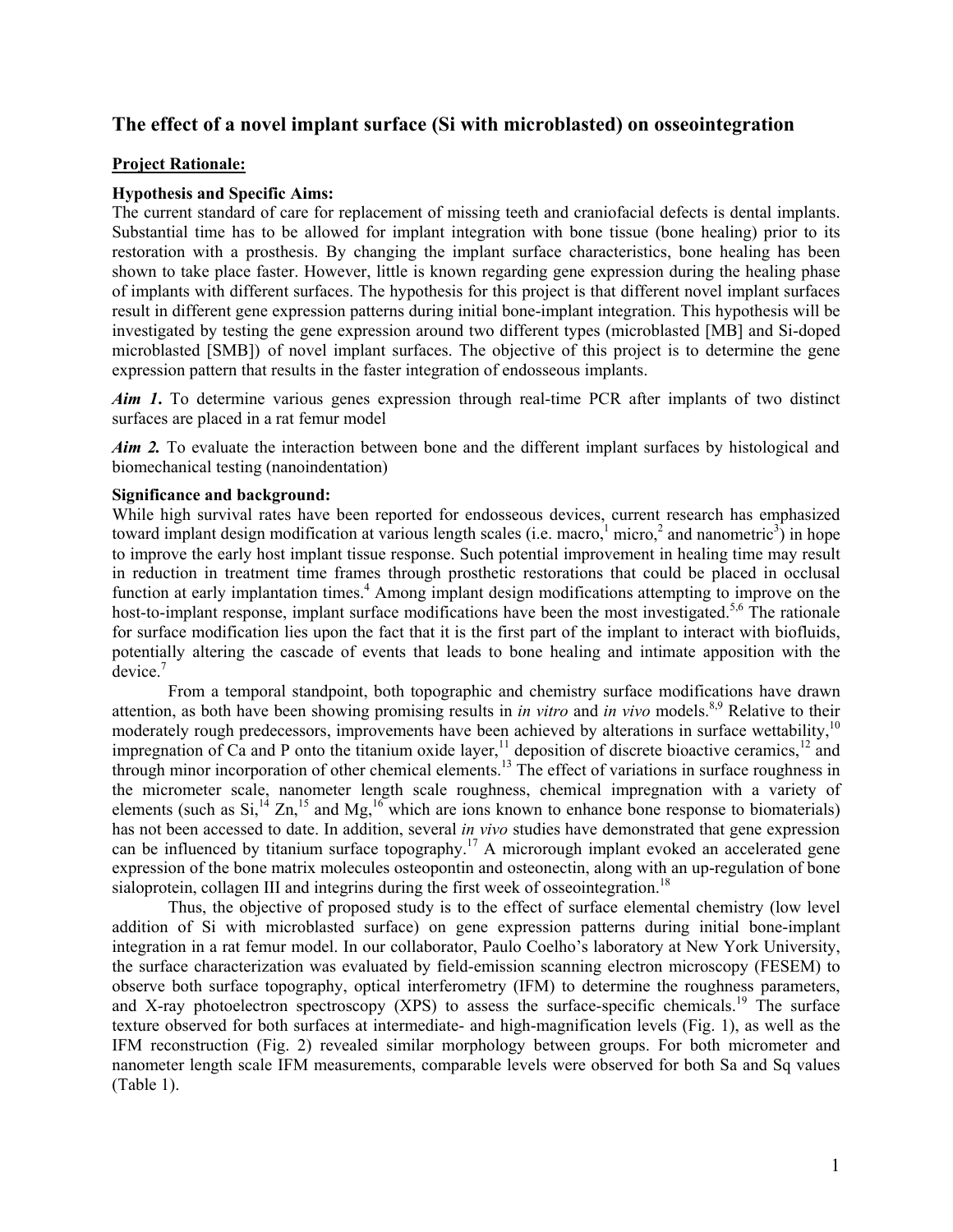Successful completion of these studies may help to understand molecular mechanisms of tissue response to novel implant surfaces, and will further provide information to aid in delineating the molecular roles of novel implant surfaces in bone regeneration. This could lead to a shorter, more predictable, and affordable treatment for partially and fully edentulous patients.



Fig. 1. FESEM of (a and c) CaP and Si Boost (b and d) presented similar roughness morphology at both low and high magnifications.



Fig. 2. Representative IFM reconstruction (filter size of 100 mm × 100 mm) of the (a) CaP and (b) Si Boost surfaces presented similar patterns.

| Table 1. Surface roughness parameters statistics summary (mean $\pm$ 95% CI) at the micrometer and |  |
|----------------------------------------------------------------------------------------------------|--|
| nanometer level length scales                                                                      |  |

| Roughness profile length scale | 5. 5i boost | 5, CaP    | $Sa$ 5i boost | $S_{\alpha}$ CaP |
|--------------------------------|-------------|-----------|---------------|------------------|
| Micrometer level roughness     |             |           |               |                  |
| Mean                           | 0.63        | 0.702     | 0.79          | 0.84             |
| 95% CI                         | $+ 0.133$   | $+ 0.143$ | $+0.17$       | $+0.198$         |
| Nanometer level roughness      |             |           |               |                  |
| Mean                           | 0.048       | 0.046     | 0.056         | 0.057            |
| 95% CI                         | $+0.019$    | $+0.018$  | $+0.022$      | $+0.022$         |

Statistical P values for the micrometer level length scale  $S_8$  and  $S_9$  were  $> 0.43$ , and  $> 0.75$ , respectively. Statistical P values for the nanometer level length scale  $S_8$  and  $S_9$  were  $> 0.9$  and  $> 0.97$ , re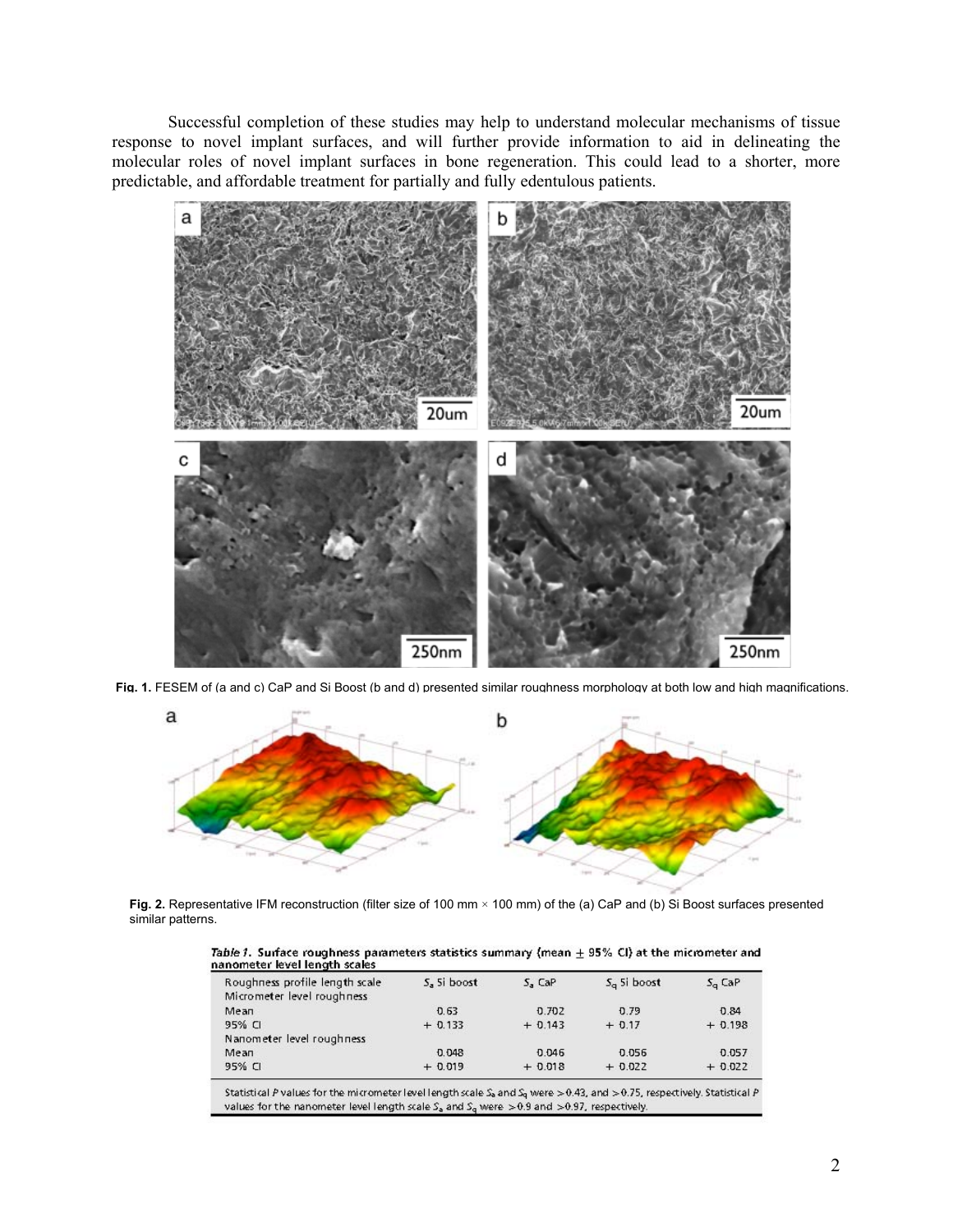# **Project Protocol:**

The hypothesis for this project is that different novel implant surfaces result in different gene expression patterns during initial bone-implant integration. Two different types (microblasted [MB] and Si-doped microblasted [SMB]) of novel implant surfaces will be tested to determine the gene expression pattern that results in the faster integration of endosseous implants. The applicability of these novel implants will be investigated by a rat femur model. These implants will placed in the rat femurs and then the effects of the implant surfaces on gene expression and osseointegration will be evaluated by real-time PCR, nanoindentation test, and histomorphological analysis.

# *Implant*

Two types of surface implants, microblasted (MB), and Si-doped microblasted (SMB) (1 mm by 2 mm both from Intra-Lock) will be analyzed.

### *Implant Surgery*

Investigating two implant surfaces (MB and SMB), a rat femur model at 8-10 weeks old will be utilized. For implant placement, and incision will be made and a surgical drill used to create the osteotomy. A total of two osteotomies in the right side and an osteotomy in the left side of Sprague Dawley rat will be performed, where a screw shaped SMB implant and a control (mock surgery, just drilling and no implant) in the right side and a screw shaped MB implant in the left site are placed. The implants will remain for 4 or 8 weeks *in vivo*. The animals will be sacrificed and the implants and surrounding bone will be retrieved and examined for gene expression levels, histology, and bone mechanical properties. Animal studies will be performed under protocols approved by the New York University School of Medicine (protocol #090504-03). 10 rats  $\times$  2 time points = 20 animals. Further experiments may be needed based on the results of the proposed experiments.



**Fig. 3.** (a) A total of two osteotomies will be performed in the right side of Sprague Dawley rat. (b) A screw shaped SMB implant and a control (mock surgery, just drilling and no implant) will be placed in the right side.

### *Sacrifice*

At 4 and 8 weeks after implant placement surgery, animals will be sacrificed using carbon dioxide. The femurs containing implants will be then harvested and stored in Trizol Reagent (Invitrogen, Carlsbad, CA) at -20ºC and followed their protocol for gene expression analysis. For analysis of histology and bone mechanical properties, femurs will be transferred to 10% neutral buffered formalin at a volume 10× that of the specimen.

### *Gene expression analysis*

After the femurs will be harvested and all soft tissues will be removed, the bone samples (the area surrounding the implant) will be stored in PULSE Tubes and total RNA will be isolated separately from these samples using a new technology, pressure cycling technology. Target-specific PCR primers for alkaline phosphatase (ALP), bone sialoprotein (BSP), type II collagen (Col-II), osteocalcin (OCN), osteopontin (OPN), runt-related transcription factor 2 (RUNX2), and β-actin (as for an internal control)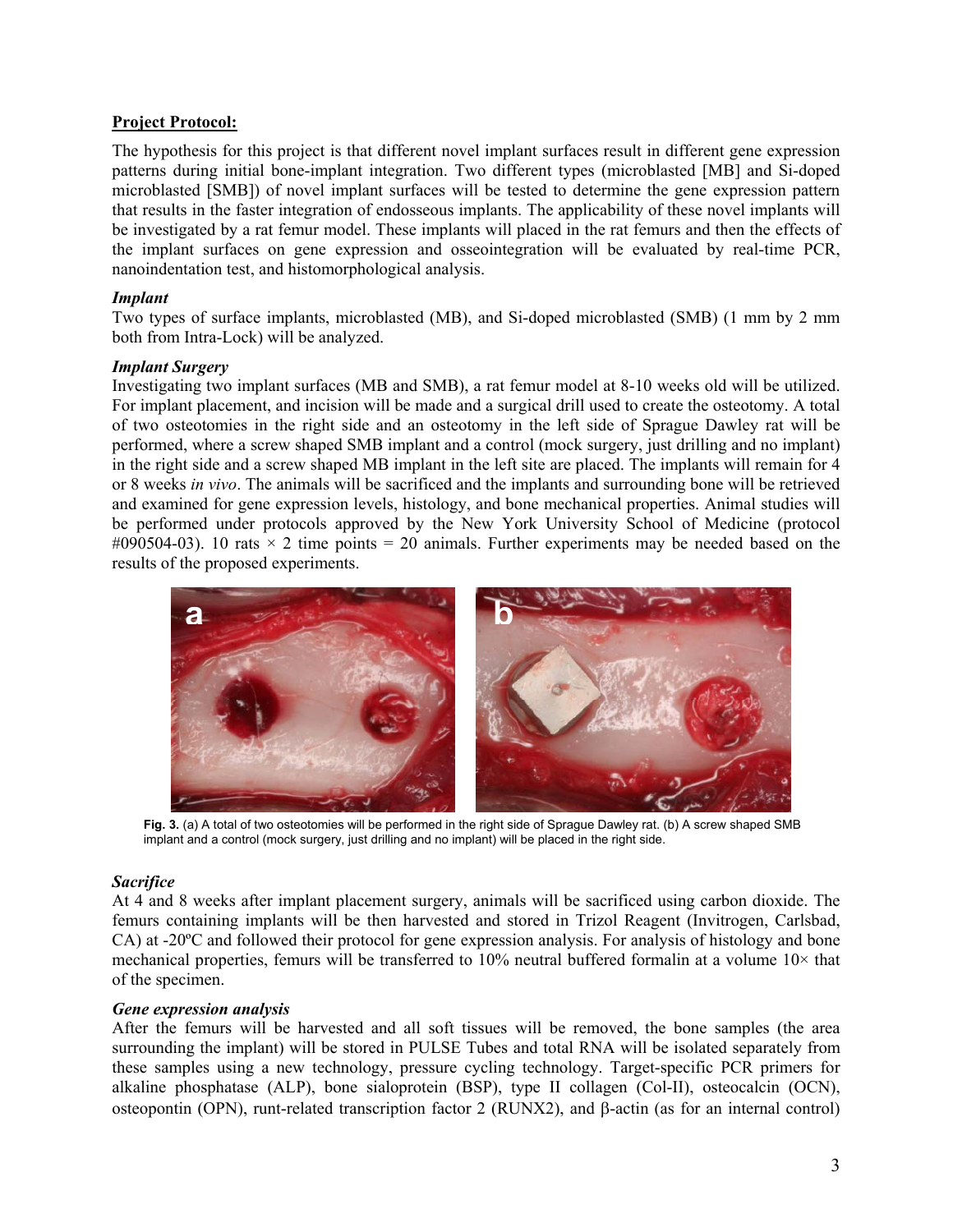will be designed using the ProbeFinder assay design software. cDNA will be synthesized from 1 μg of total RNA for each sample using reverse transcriptase (Roche). Reactions for the 480 LightCycler will be performed in 20 μl reaction volumes for the genes encoding ALP, BSP, Col-II, OCN, OPN, RUNX-2 and β-actin using 1 μl of cDNA under the following conditions: 95ºC for 5 min, 50 cycles for 95ºC for 10 sec, 60ºC for 15 sec, and 72ºC for one sec. The method used for obtaining quantitative data of relative gene expression will be the comparative Ct method (also as known the  $2^{-\Delta\Delta\tilde{C}t}$  method). Triplicates of each data point will be averaged, and the mean values will be used for statistical analysis.

#### *Nanoindentation*

Nanoindentation tests evaluate the biomaterial properties of bone tissue. The harvested bone will be embedded in PMMA (8.00590.2500 Merk) and the blocks will be cut into two pieces transversally through the middle of the implant using the diamond wire saw. The face of one half of the transverse cuts will be polished and finished with a 0.25 μm diamond solution. Following this, the specimens were kept at  $-4^{\circ}$ C. Specimens will be slowly thawed at  $7^{\circ}$ C overnight and then warmed to room temperature prior to nanomechanical testing. In this test, force–displacement data of a pyramidal diamond indenter that is pressed into the bone material will be recorded. Measurements will be performed with a nano-hardness tester (NHT, CSM Instruments, Peseux Switzerland). The tests will include 5 indents on the trabecular bone situated around the implant and 5 indents on the trabecular bone situated at 200 µm from the implant. Cortical bone next to the implant will be also tested, with 5 indents performed on the cortical bone next to the implant. Specimens will be kept in a saline solution before and after the testing. Indents will be set to a 900 nm depth with an approximate strain rate of  $\varepsilon = 0.066$  1/s for both loading and unloading. At maximal load, a 5-s holding period will be applied. The limit of the maximum allowable thermal drift will be set to 0.1 nm/s.

#### *Histology*

The samples will be kept in 10% buffered formalin solution for 24 h, washed in running water for 24 h, and gradually dehydrated in a series of alcohol solutions ranging from 70% to 100% ethanol. Following dehydration, the samples will be embedded in a methacrylate-based resin (Technovit 9100, Kulzer & Co., Wehrheim, Germany) according to the manufacturer's instructions. The blocks will be cut into slices (~300 mm thickness) aiming the center of the implant following its long axis with a precision diamond saw (Carbimet disks, Buehler, Lake Bluff, IL), glued to acrylic plates with an acrylate-based cement, and a 24 h setting time will be allowed prior to grinding and polishing. The sections will be reduced to a final thickness ~30 mm with a series of SiC abrasive papers (Isomet 2000, Buehler) (400, 600, 800, 1,200, and 2,400 grits) in a grinding/polishing machine (Metaserv 3000, Buehler) under water irrigation. The sections will be then toluidine blue stained and referred to optical microscopy evaluation.

### *Statistical analysis*

Statistically significant differences ( $p < 0.05$ ) between the various groups will be measured by ANOVA and SNK post hoc or Kruskal–Wallis non-parametric procedure, followed by Mann–Whitney U-test for multiple comparisons based on the normal distribution and equal variance assumption test. All statistical analyses will be carried out using SPSS statistical software package (SPSS, Chicago, IL).

### *Project time line*

The results of this proposal will provide preliminary data and publications which will support subsequent grant applications. We will propose to test several different candidates of novel implant surfaces using this model. These approaches may lead to an improvement in the current clinical treatment of missing teeth. This could lead to a shorter, more predictable, and affordable treatment for partially and fully edentulous patients. Anticipated completion date: December 2012

- 1. Preparation of implants and implant surgery: January 2012 February 2012
- 2. Real-time PCR analysis: February 2012– April 2012
- 3. Nanoindentation & histological analysis: May 2011 September 2012
- 4. Preparation of reports, publications, and grants: October 2012 December 2012